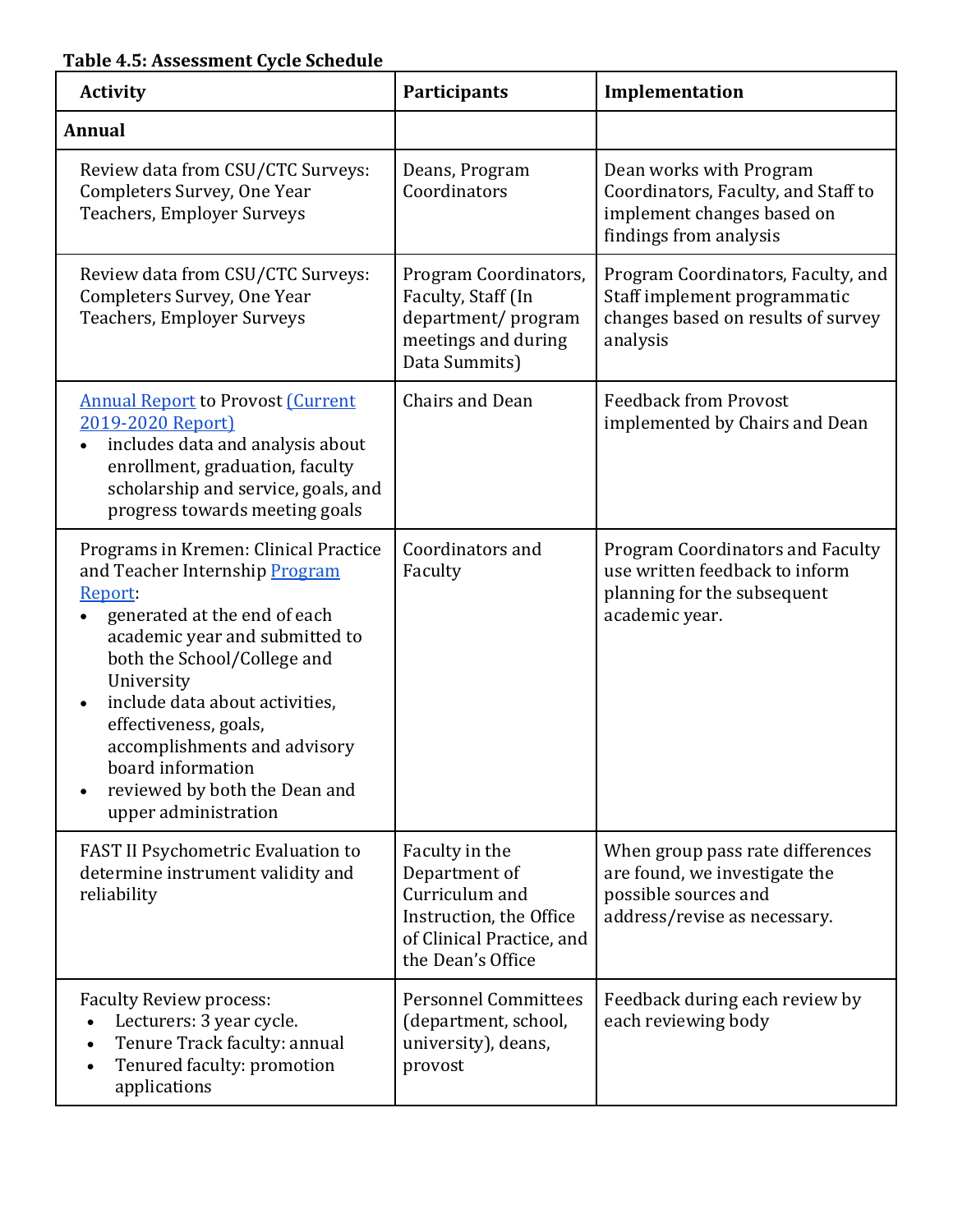| <b>Accreditation Reviews &amp; Report</b><br>Preparation                                                                                                                                                                                                                                                                                                                        | Kremen works with<br>Coordinators of<br>Programs that are<br>already nationally<br>accredited:<br><b>School Social</b><br>$\bullet$<br>Work/CWA PPS<br>(Council on Social<br><b>Work Education</b><br>$(CSWE)$ ),<br><b>School Psychology</b><br>$\bullet$<br>Ed.S. School<br>Psychology<br>Program (National<br>Association of<br>School<br>Psychologists<br>(NASP))<br>Speech-Language<br>$\bullet$<br>Pathology<br>(American Speech-<br>Language and<br>Hearing<br>Association<br>(ASLHA))<br>Deaf/HH Education<br>$\bullet$<br>(Council of<br><b>Education of the</b><br>Deaf (CED)) | <b>Program Coordinators and Faculty</b><br>implement changes based on<br>findings from report preparation |
|---------------------------------------------------------------------------------------------------------------------------------------------------------------------------------------------------------------------------------------------------------------------------------------------------------------------------------------------------------------------------------|------------------------------------------------------------------------------------------------------------------------------------------------------------------------------------------------------------------------------------------------------------------------------------------------------------------------------------------------------------------------------------------------------------------------------------------------------------------------------------------------------------------------------------------------------------------------------------------|-----------------------------------------------------------------------------------------------------------|
| <b>Each Semester</b>                                                                                                                                                                                                                                                                                                                                                            |                                                                                                                                                                                                                                                                                                                                                                                                                                                                                                                                                                                          |                                                                                                           |
| <b>Accreditation Unit Meeting to review</b><br>unit organization and all activities<br>within education unit                                                                                                                                                                                                                                                                    | Dean, Program<br>Coordinators                                                                                                                                                                                                                                                                                                                                                                                                                                                                                                                                                            | Dean and Program Coordinators<br>make changes based on findings                                           |
| Data Summit to discuss unit-wide data<br>collection activities and analysis<br>for the purposes of continuous<br>improvement. We divide into small<br>breakout groups by department or<br>program to discuss data collection,<br>analyze data, and plan for<br>improvements. We also encourage<br>ongoing follow up and data analysis<br>within program/department<br>meetings. | Kremen faculty and<br>staff                                                                                                                                                                                                                                                                                                                                                                                                                                                                                                                                                              | Implementation by program<br>faculty and staff                                                            |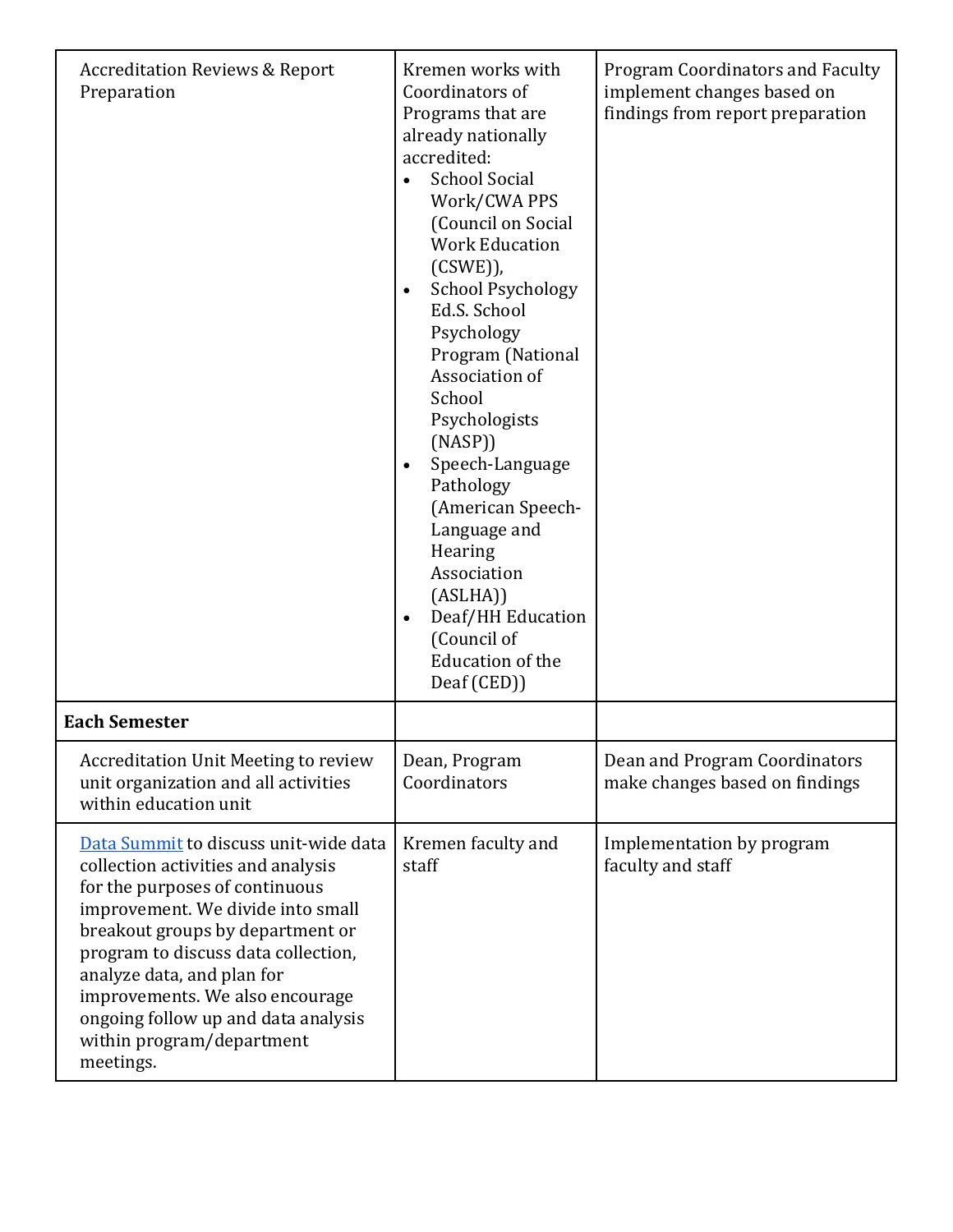| Analysis of Tableau Visualizations<br>(enrollment data)                                                    | Deans, Department<br>Chairs, Departments,<br>and Program faculty                                                          | Specific follow up on recruitment,<br>student support, and curriculum                                                                                                                                               |
|------------------------------------------------------------------------------------------------------------|---------------------------------------------------------------------------------------------------------------------------|---------------------------------------------------------------------------------------------------------------------------------------------------------------------------------------------------------------------|
| Credential application analysis and<br>review                                                              | <b>Credential Analyst</b>                                                                                                 | <b>Credential Analyst presents to</b><br>Deans; Dean, Program<br>Coordinators, and Staff work<br>together to implement changes<br>based on findings                                                                 |
| <b>Review of Admissions Data</b>                                                                           | <b>Center for Advising</b><br>and Student Services<br>as well as the Office of<br><b>Clinical Practice</b>                | Centering for Advising and Student<br>Services, Office of Clinical Practice,<br>and Program Coordinators work<br>together to make decisions about<br>admissions, special considerations,<br>and recruitment efforts |
| Course Alignment Discussion: Key<br>assignment expectations plus student<br>performance on key assignments | <b>Program Faculty</b>                                                                                                    | Faculty revise coursework based<br>on analysis of student performance<br>and expectations                                                                                                                           |
| Final assessment of candidates<br>(coursework and clinical practice)                                       | Faculty                                                                                                                   | Faculty make changes to courses<br>based on analysis of candidate final<br>assessment performance                                                                                                                   |
| FAST II calibration & scoring sessions                                                                     | FAST II Coordinator,<br><b>Coordinator of Office</b><br>of Clinical Practice,<br>faculty                                  | FAST II Coordinator works with<br>faculty to implement changes<br>based on results                                                                                                                                  |
| Analysis of FAST II Results                                                                                | Program faculty (SS<br>and MS) and the<br>Department of<br>Curriculum and<br>Instruction                                  | Planning related to student<br>support, curriculum, and any<br>needed revisions to the FAST II                                                                                                                      |
| Clinical Practice placements review                                                                        | Coordinator of the<br>Office of Clinical<br>Practice and program<br>assistant, program<br>coordinators,<br>Associate Dean | Coordinator of the Office of Clinical<br>Practice makes changes to<br>placements based on findings                                                                                                                  |
| <b>Induction Board Meetings</b>                                                                            | County/district/<br>school personnel,<br>Coordinator of the<br>Office of Clinical<br>Practice                             | Coordinator of the Office of Clinical<br>Practice makes necessary<br>adjustments to placements                                                                                                                      |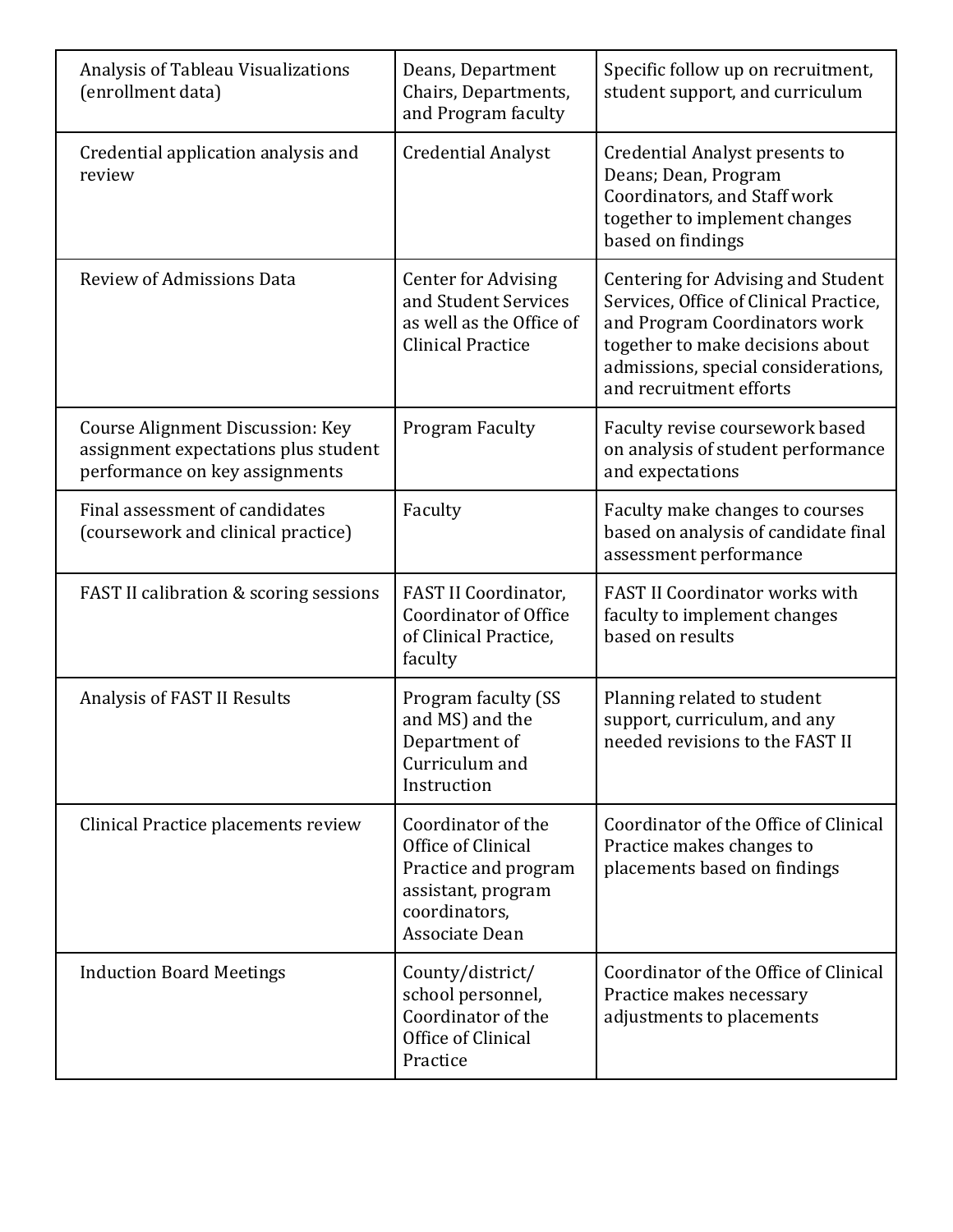| Review of Policy and Student<br>Concerns                                                                                                                                                                    | Program faculty and<br>coordinators                                                      | Program coordinators implement<br>changes when necessary based on<br>findings                           |  |
|-------------------------------------------------------------------------------------------------------------------------------------------------------------------------------------------------------------|------------------------------------------------------------------------------------------|---------------------------------------------------------------------------------------------------------|--|
| <b>Student Evaluations Review</b>                                                                                                                                                                           | Deans, department<br>chairs                                                              | Deans and department chairs<br>follow up with faculty as needed                                         |  |
| <b>Special Consideration Committee</b>                                                                                                                                                                      | Program coordinators,<br>staff, and faculty                                              | Program coordinators and staff                                                                          |  |
| <b>Twice per Semester</b>                                                                                                                                                                                   |                                                                                          |                                                                                                         |  |
| Clinical practice midterm and final<br>evaluation meetings                                                                                                                                                  | Coaches, students,<br>mentor teachers                                                    | Coaches, students, and mentor<br>teachers adjust support based on<br>discussions at evaluation meetings |  |
| Residency Meetings to discuss and<br>review                                                                                                                                                                 | District/school<br>personnel, residency<br>coordinator, faculty,<br>program coordinators | Residency coordinators                                                                                  |  |
| <b>Monthly</b>                                                                                                                                                                                              |                                                                                          |                                                                                                         |  |
| Assessment Committee: Review and<br>implementation of policy changes                                                                                                                                        | <b>Unit Faculty</b><br>representatives                                                   | Faculty and staff make changes to<br>assessment plan based on feedback                                  |  |
| Curriculum Committee: Review and<br>implementation of policy changes                                                                                                                                        | <b>Unit Faculty</b><br>representatives                                                   | Faculty and staff make changes to<br>curriculum based on feedback                                       |  |
| <b>Multiple Subject Program Meetings:</b><br>Review and implementation of policy<br>changes; review of programmatic data<br>(candidate performance, field place<br>evaluations, exit survey findings, etc.) | Program Coordinator,<br>Faculty, and Coaches                                             | Faculty and staff make changes to<br>program based on feedback                                          |  |
| <b>Single Subject Program Meetings:</b><br>Review and implementation of policy<br>changes; review of programmatic data<br>(candidate performance, field place<br>evaluations, exit survey findings, etc.)   | Program Coordinator,<br>Faculty, and Coaches                                             | Faculty and staff make changes to<br>program based on feedback                                          |  |
| <b>Individual Program Meetings: Review</b><br>and implementation of policy changes;<br>review of programmatic data<br>(candidate performance, field place<br>evaluations, exit survey findings, etc.)       | <b>Program Coordinators</b><br>plus Faculty                                              | Faculty and staff make changes to<br>program based on feedback                                          |  |